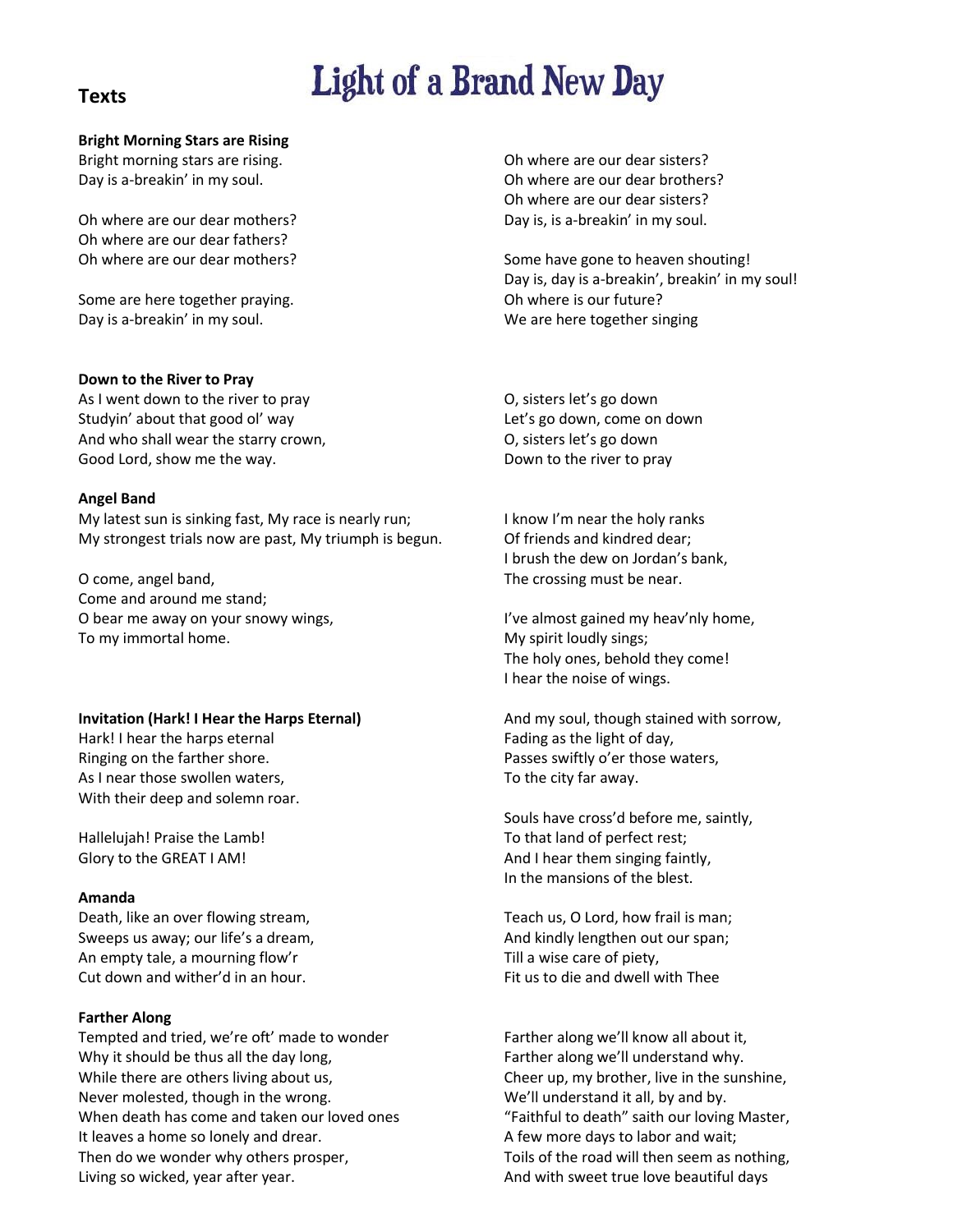#### **Bring Me Little Water, Silvy**

Bring me little water Silvy Bring me little water now Bring me little water Silvy Ev'ry little once in a while.

Silvy come a runnin' Bucket in my hand I will bring a little water Fast as I can.

**Sleep Song** Words by Joyce Kilmer

The Lady World is sleeping on her white and cloudy bed. Like petals furl'd Her eyelids close. Beside her dream-filled head

#### **Night**

Poetry by Bessie Mayle

Night is like an avalanche, sliding down the sky. It covers me with black and gold while other shades stand by.

Blackest nights show up the stars Stars of yellow gold; Royal stars which prove to be very, very old.

White against a sheen of black shows the finest lines,

#### **Scarborough Fair**

Are you going to Scarborough Fair? Parsley, safe, rosemary, and thyme. Remember be to one who lives there, She was once a true love of mine.

**Blowin' in the Wind** Words by Bob Dylan

How many roads must a man walk down before you call him a man? How many seas must a white dove sail Before she sleeps in the sand?

How many times must the cannonballs fly before they're forever banned?

The answer, my friend, is blowin' in the wind.

How many years can a mountain exist before it's How many years can some people exist before they're allowed to be free?

Bring it in a bucket Silvy Bring it in a bucket now Bring it in a bucket Silvy Ev'ry little once in a while

Can't you see me comin' Can't you see me now I will bring a little water Ev'ry little once in a while

Her lover stands with silver cloak and shoon, The faithful Moon. Love, my Love, Sleep on, my Love My Life, be not afraid. So sleep, sleep.

Showing too, the falser tones, the finer ones entwine.

Background shades are ruling shades, And for the world it's black You can find it in the east and on the jungle's track.

What does it matter if white lights can boast their rays before brightest days burn out themselves and night rules evermore.

Tell her to make me a cambric shirt Without any seam nor needle work, Then she'll be a true love of mine

washed to the sea? How many times can a man turn his head pretending he just doesn't see?

How many times must a man look up before he can see the sky? How many ears must one man have before he can hear people cry?

How many deaths will it take 'til he knows that too many people have died?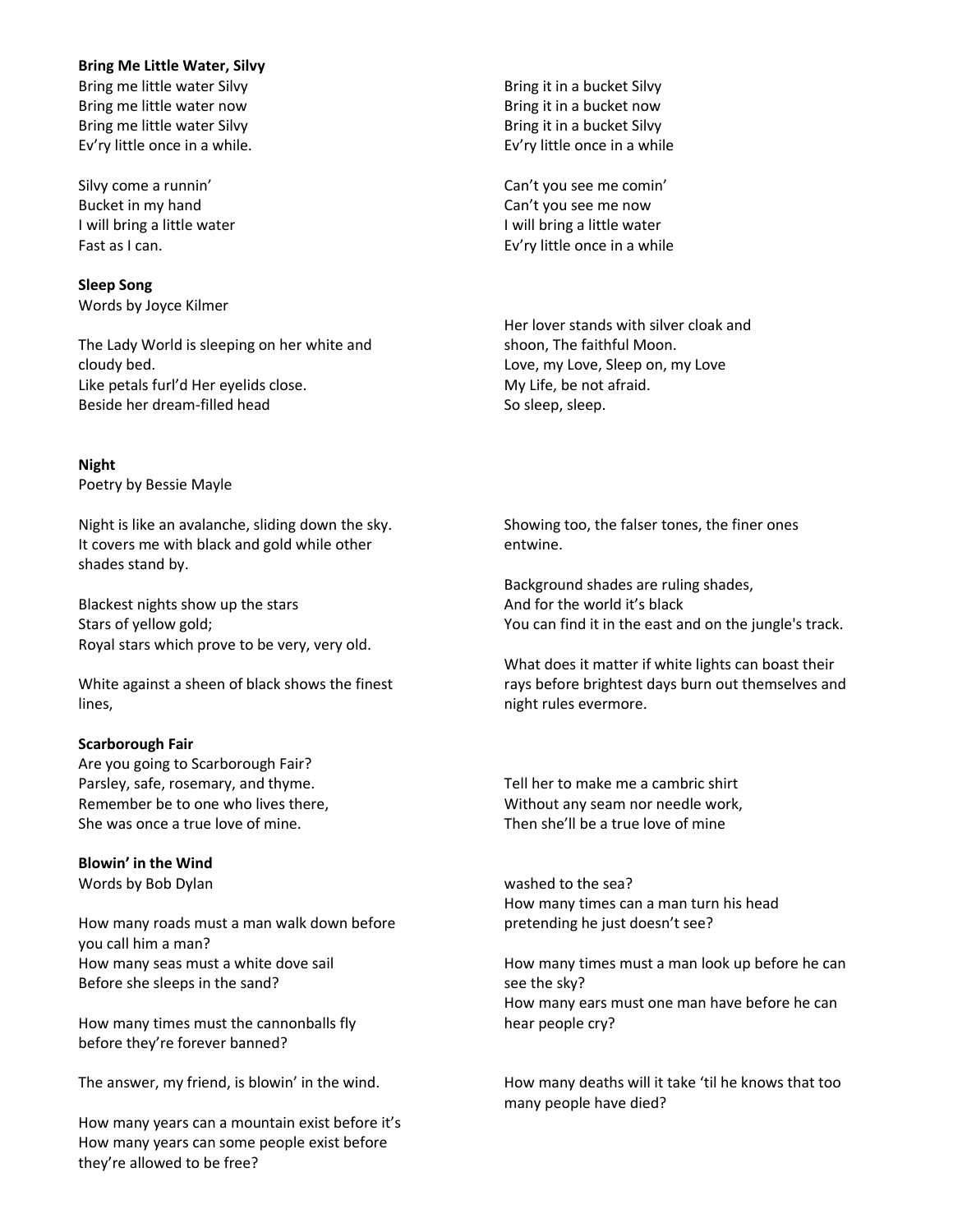#### **You Are the New Day** Words by John David

You are the new day. I will love you more than me and more than yesterday If you can but prove to me you are the new day.

Send the sun in time for dawn, let the birds all hail the morning. Love of life will urge me say, You are the new day. When I lay me down at night knowing we must pay, Thoughts occur that this night might stay yesterday.

**Let the River Run** Words by Carly Simon

Let the river run Let all the dreamers wake the nation. Come, the new Jerusalem.

Silver cities rise, The morning lights, the streets that lead them. And sirens call them on with a song.

It's asking for the taking, trembling, shaking. Oh, my heart is aching, We're comin' to the edge, runnin' on the water, Comin' thru the fog, your sons and daughters.

**You've Got a Friend** Words by Carole King

When you're down and troubled, And you need a helping hand; And nothing, nothing is going right.

Close your eyes and think of me, And soon I will be there To brighten up even your darkest night.

You've got a friend. If the sky above you should turn dark and full of clouds, And that ol' north wind should begin to blow.

**Blue Bayou** Words by Roy Orbison and Joe Melson

I feel so bad, I've got a worried mind, I'm so lonesome all the time Since I left my baby behind on Blue Bayou; Thoughts that we as humans small could slow worlds and end it all Like around me where they fall before the new day.

One more day when time is running out for ev'ry one, Like a breath I knew would come I reach for a new day.

Hope is my philosophy, just needs days in which to be, Love of life means hope for me, Borne on a new day.

You are the new day.

We're the great and small, Stand on a star and blaze a trail of desire through the dark'ning dawn.

It's asking for the taking, Come run with me now, The sky is the color of blue you've never even seen in the eyes of love.

My heart is aching, We're comin' to the edge, runnin' on the water, Comin' thru the fog, your sons and daughters.

Keep your head together, and call my name out loud; Soon, I'll be knocking upon your door. You just call out my name, And you know wherever I am, I'll come running to see you again.

Winter, spring, summer or fall, All you've got to do is call, And I'll be there, yes, I will. Ain't it good to know that you've got a friend, When people can be so cold. They'll hurt you, and desert you, They'll take your soul if you let them, But don't you let them.

Saving nickels, saving dimes, Working 'til the sun don't shine Looking forward to happier times on Blue Bayou